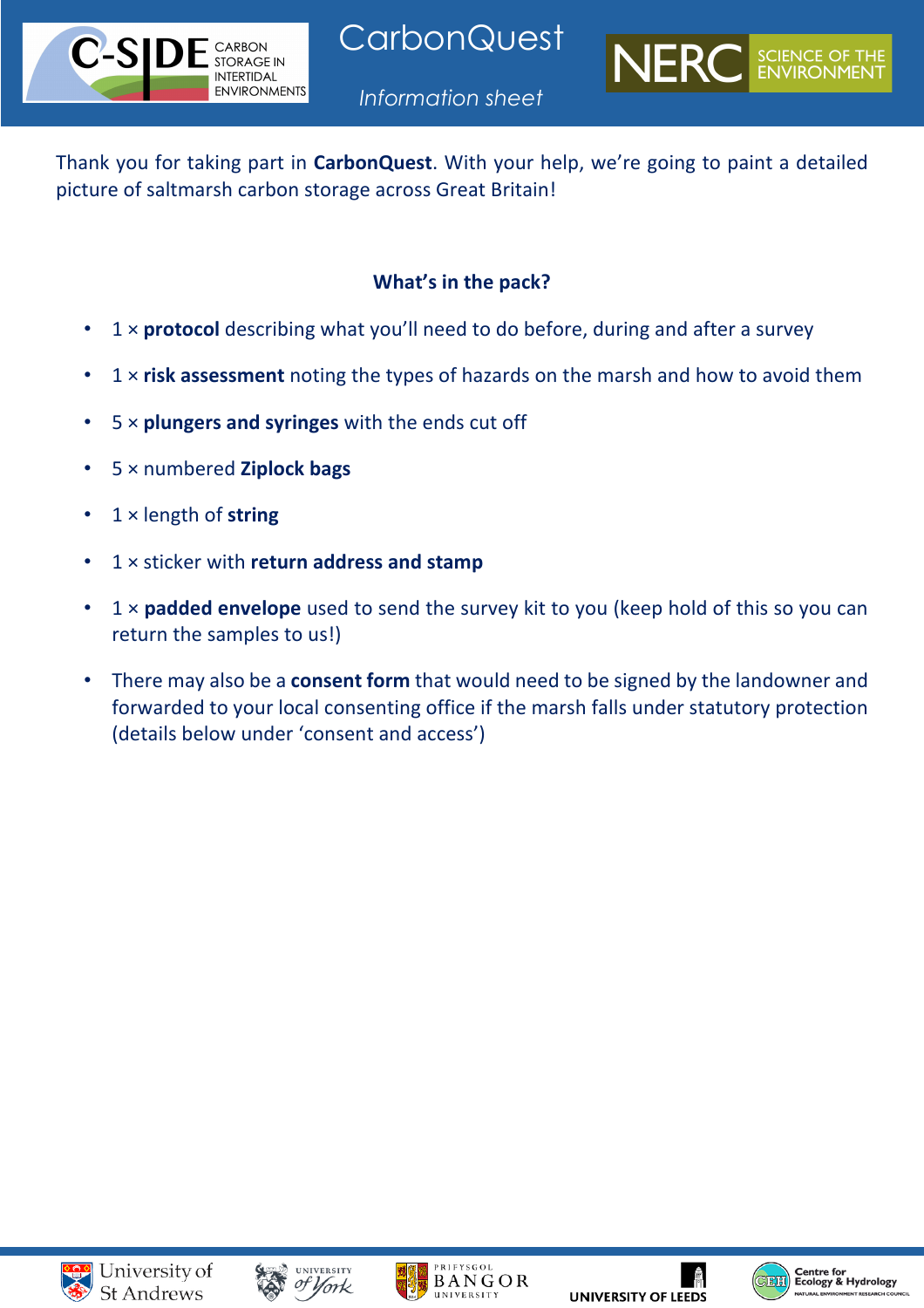



### **Consent and access**

Saltmarshes are among the most valuable and vulnerable ecosystems we have on our coast. Consequently, a lot of marshes across Britain have some form of protection enshrined in law\* in order to conserve the unique plants and animals that inhabit them. Marshes are also the property of **landowners** who may use the marsh for grazing, recreation, or conservation. It is necessary that both the **government** body responsible for managing the environment and the landowners give their consent for the *CarbonQuest* surveys to be carried out.

#### **Landowners**

CARBON **STORAGE IN INTERTIDAL ENVIRONMENTS** 

We kindly ask that you approach the landowner(s) before going onto the marsh, and ask for their consent to complete a survey. If you are unsure who the landowner is, contact us at cside@bangor.ac.uk and we can try and help identify them for you.

### **Government**

If your target marsh has been designated as a Site of Special Scientific Interest (SSSI), then the government needs to know that work is being carried out on the site. We have requested that consent be granted for all *CarbonQuest* volunteers who are visiting SSSI sites. If the government bodies (Natural England, Scottish Natural Heritage, or Natural Resources Wales) recommend that steps be taken to minimise impact on a particular site, we will write to you with the guidance recommended by them.

If your marsh is part of a reserve (such as those managed by Local Council, National Trust, and RSBP), we recommend that you take guidance from reserve managers on how to minimise the impact of your visit (such as avoiding bird roosts). If you are unsure whether the marsh is part of a reserve, contact us at cside@bangor.ac.uk and we can help identify the manager for you.

\*There are several designations, though the most widely used are Site of Special Scientific Interest (SSSI), Special Areas of Conservation (SAC), Special Protection Areas (SPA), National and Local Nature Reserves, and RAMSAR. Marshes can have more than one designation.











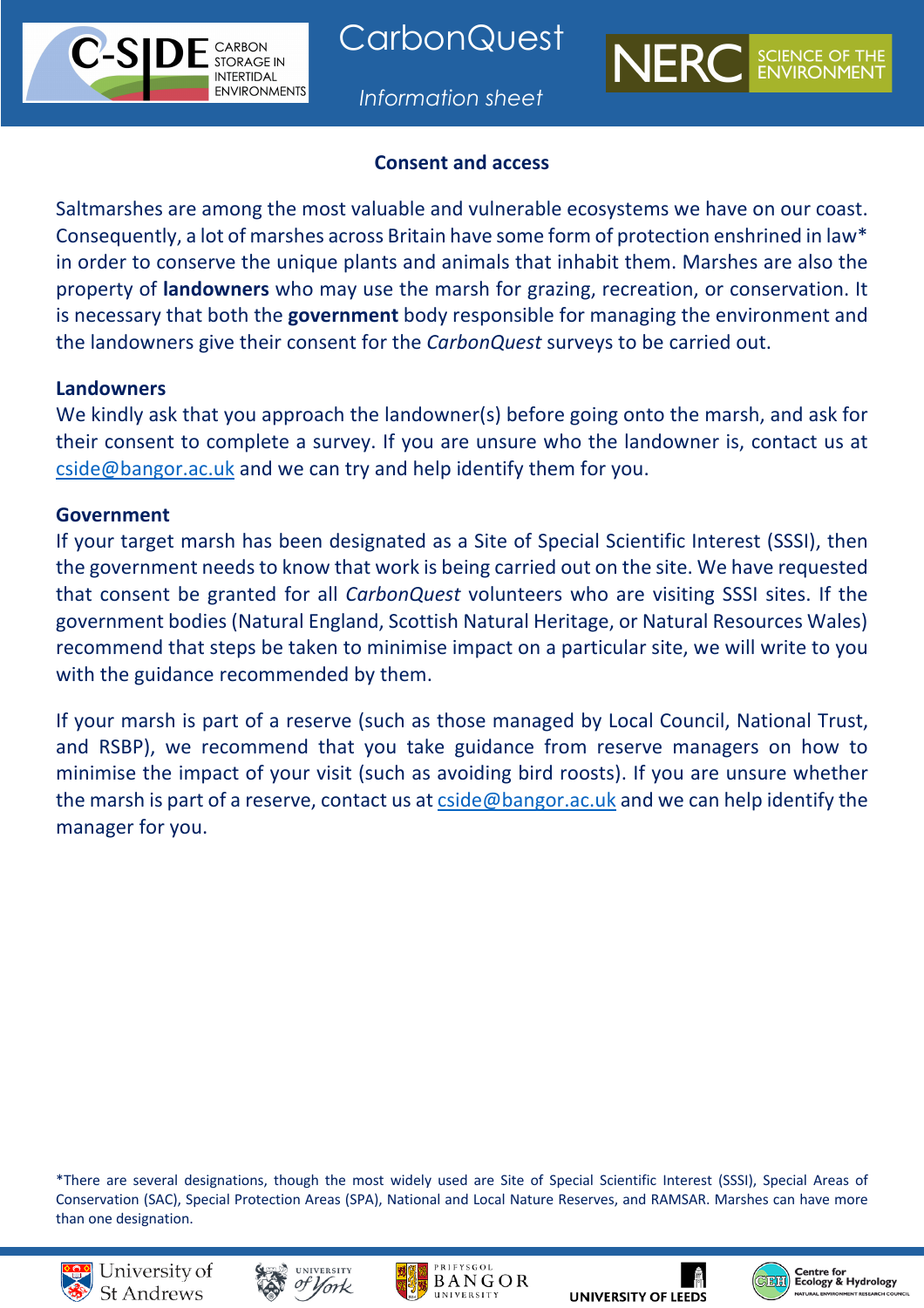**CarbonQuest** 

**STORAGE IN INTERTIDAL ENVIRONMENTS** 





### **Health and safety**

Salt marshes make for dramatic landscapes. They can also be dangerous if proper care isn't taken. In this survey pack is a *risk assessment*, which summarises the main hazards associated with marshes and how to avoid them. Please read the risk assessment before you visit your target marsh.

Perhaps the most important thing when visiting the marsh is that you know the times of high and low tide along that stretch of coast, and whether it is a Spring or Neap tide. Salt marshes are tidal environments, and can become completely inundated during Spring high tides. Even during Neap high tides, saltmarsh creeks fill up and could cut you off from the mainland if you're not careful. There are several websites that provide local tide times. Our favourite is the BBC Tide Tables (bbc.co.uk/weather/coast\_and\_sea/tide\_tables). Simply select your region to the left of the UK map and find a nearby harbour which has tide time information. Note that you can't get tidal predictions for every location along the coast – use the nearest harbour to your marsh. Aim to visit the marsh 1 hour after high tide to give yourself enough time to complete a survey before the next flood.

We also recommend that you visit the marsh in a small group of 2-3 people. Make sure to tell someone where you're going and when you expect to be back. Pack a fully-charged mobile phone as well in case your plans change.

When you're on the marsh, be wary of sinking mud and avoid having to cross large creeks. Always make certain you have an easy route off the marsh. Be aware that there's very little shelter from wind and rain, so bringing the right clothing and enough food and water is important. Check the weather forecast before you go to make sure your survey is a dry one!